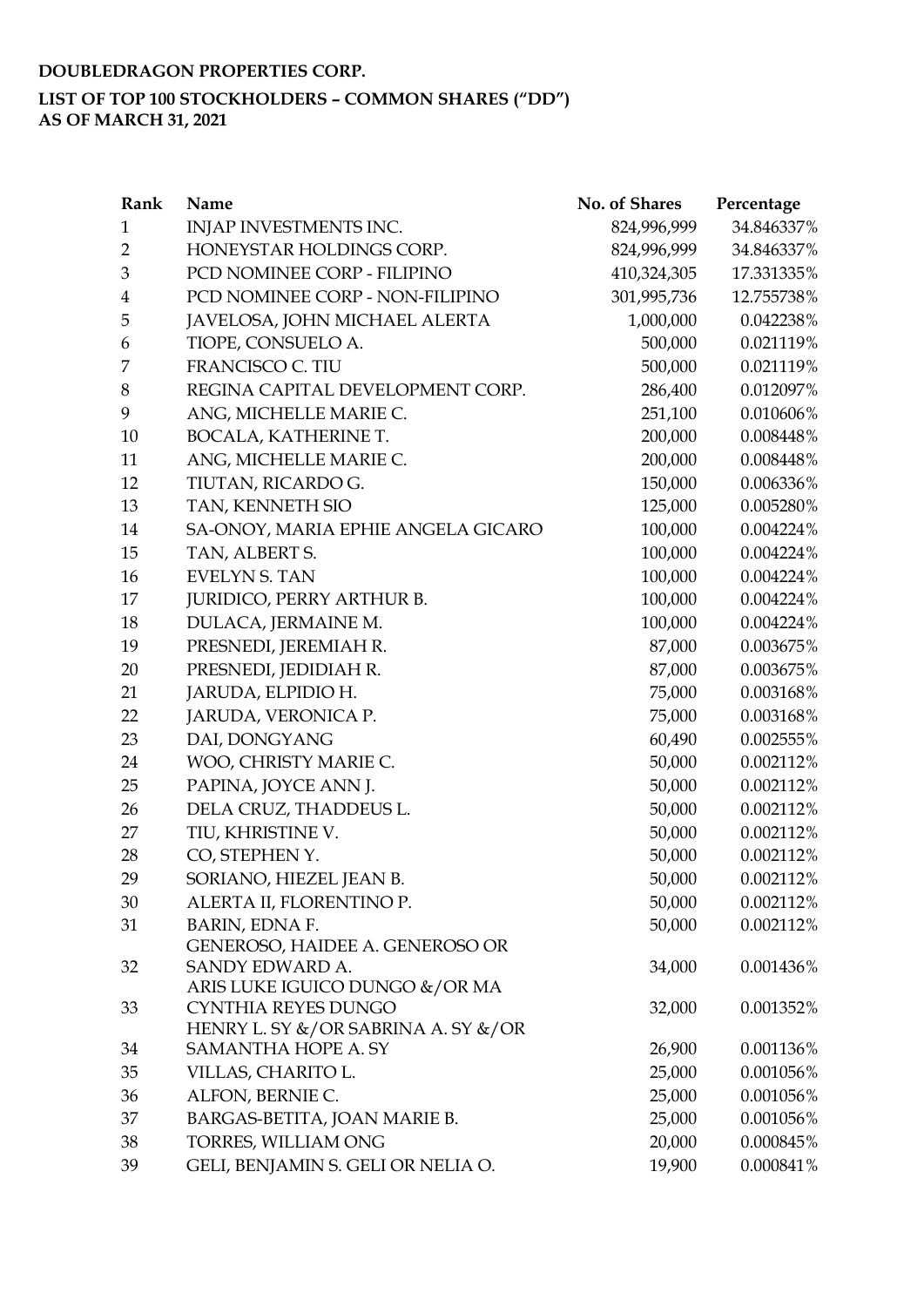### **DOUBLEDRAGON PROPERTIES CORP.**

### **LIST OF TOP 100 STOCKHOLDERS – COMMON SHARES ("DD") AS OF MARCH 31, 2021**

| 40 | ALBARRACIN, MOESHA MIRELLE H.          | 17,000 | 0.000718% |
|----|----------------------------------------|--------|-----------|
| 41 | BRAVO, JULIO M.                        | 16,000 | 0.000676% |
| 42 | CO, VICENTE LIM                        | 15,000 | 0.000634% |
| 43 | BERCADEZ, ANTONIO S.                   | 15,000 | 0.000634% |
| 44 | DELA CRUZ, GLEN L.                     | 15,000 | 0.000634% |
| 45 | MARGARITA V. JIMENEZ                   | 13,000 | 0.000549% |
|    | MARIA GRACIA ANA J. VIEGELMANN OR      |        |           |
| 46 | MARK AUGUST VIEGELMANN                 | 13,000 | 0.000549% |
| 47 | REGINALD I.TAN                         | 12,300 | 0.000520% |
| 48 | <b>BALER, LOURDES DELENA</b>           | 12,000 | 0.000507% |
| 49 | JORGE, MA. STESHA-MIKLI F.             | 12,000 | 0.000507% |
| 50 | JORGE, MA. INEZ F.                     | 12,000 | 0.000507% |
| 51 | PENAMORA, ELISA G.                     | 12,000 | 0.000507% |
| 52 | DE CASTRO, MARY ANN LIGON              | 12,000 | 0.000507% |
| 53 | DE CASTRO, MARK DANIEL GALANG          | 12,000 | 0.000507% |
| 54 | TAN, VINCENT UY                        | 12,000 | 0.000507% |
| 55 | MEDRANA, JACK GILBERT L.               | 12,000 | 0.000507% |
| 56 | SHEILA MARIE M. ALON                   | 12,000 | 0.000507% |
| 57 | <b>MAURO M. ALON</b>                   | 12,000 | 0.000507% |
| 58 | GAN, ROWENA T.                         | 11,000 | 0.000465% |
| 59 | CO, SALLY CHUA                         | 10,000 | 0.000422% |
| 60 | BALURAN, AMELITA S.                    | 10,000 | 0.000422% |
| 61 | ESCALANTE, DONNA JOY J.                | 10,000 | 0.000422% |
| 62 | LLAMELO, REMEDIOS F.                   | 10,000 | 0.000422% |
| 63 | BENLIRO, ALEXANDER B.                  | 10,000 | 0.000422% |
| 64 | MADRIDEJOS, MARIBEL I.                 | 10,000 | 0.000422% |
| 65 | <b>GISELLE KAREN Y. GO</b>             | 10,000 | 0.000422% |
| 66 | MANALANG, VENERANDA B.                 | 8,000  | 0.000338% |
|    | JEFFREY R. MERCADO OR JUSTIN MIGUEL B. |        |           |
| 67 | <b>MERCADO</b>                         | 7,200  | 0.000304% |
| 68 | LIM, VINA DOLORES E.                   | 7,000  | 0.000296% |
| 69 | MARY JOAN L.ILAO-ANTE                  | 6,000  | 0.000253% |
| 70 | NOLASCO, MA. CHRISTMAS R.              | 5,500  | 0.000232% |
| 71 | ARCENAS, VICTORIA B.                   | 5,000  | 0.000211% |
| 72 | ARCENAS, GERONIMO AGUIRRE              | 5,000  | 0.000211% |
| 73 | AMOROSO, MELINDA ARBOLEDA              | 5,000  | 0.000211% |
| 74 | BELLOSILLO, RANILO A.                  | 5,000  | 0.000211% |
| 75 | CUA, FERNANDO L.                       | 5,000  | 0.000211% |
| 76 | MONTELIBANO JR., EMILIO G.             | 5,000  | 0.000211% |
| 77 | MORENO, WILFREDO F.                    | 5,000  | 0.000211% |
| 78 | REYES, ROWENA A.                       | 5,000  | 0.000211% |
| 79 | BANZON, CHRISTINA B.                   | 5,000  | 0.000211% |
| 80 | BUENVENIDA, JOLLY B.                   | 5,000  | 0.000211% |
| 81 | DELA CRUZ, SYLVIA V.                   | 5,000  | 0.000211% |
| 82 | DELA CRUZ, JOEY I.                     | 5,000  | 0.000211% |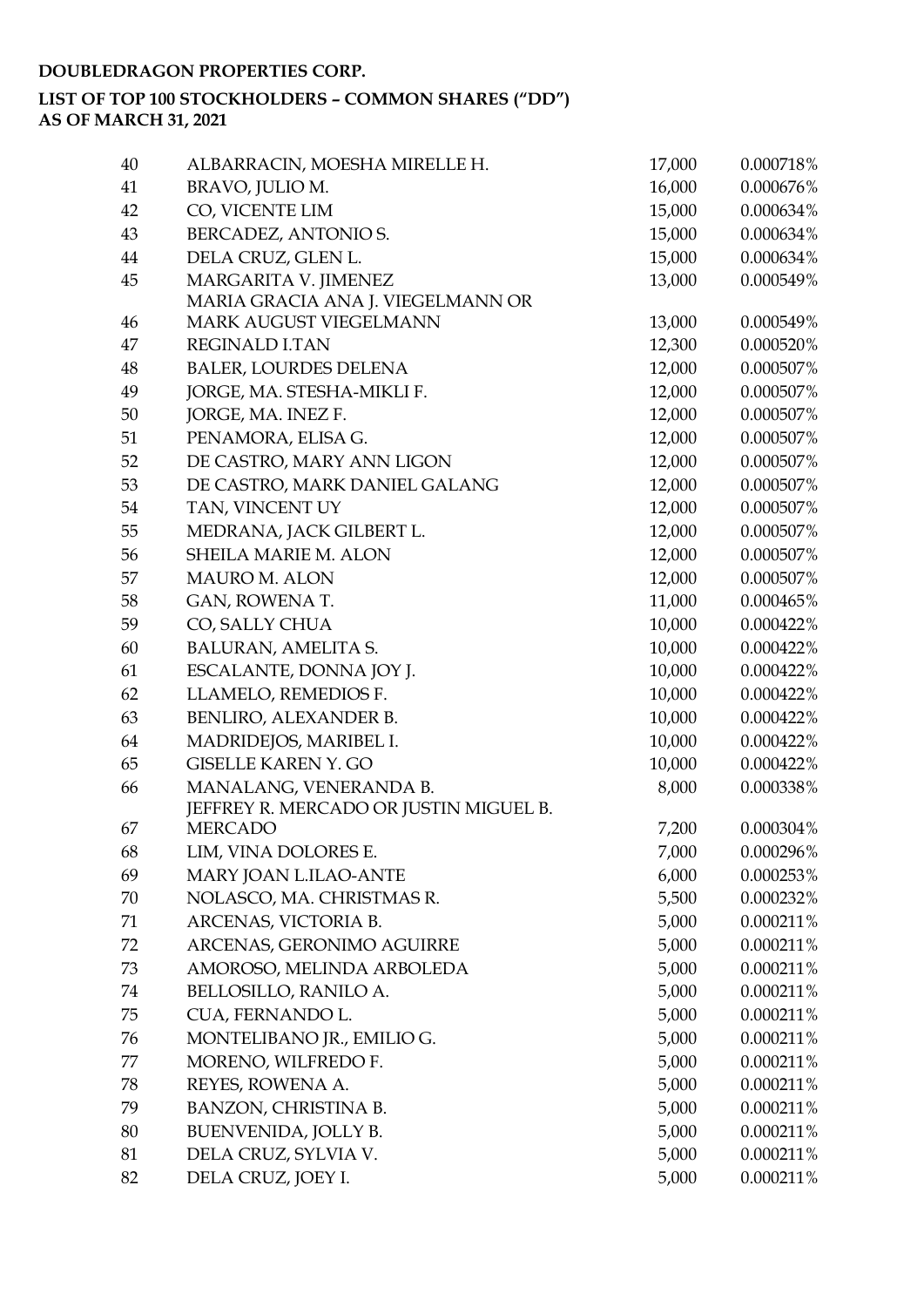### **DOUBLEDRAGON PROPERTIES CORP.**

# **LIST OF TOP 100 STOCKHOLDERS – COMMON SHARES ("DD")**

**AS OF MARCH 31, 2021**

| TOTAL ISSUED AND OUTSTANDING SHARES |                                     | 2,367,528,600 | 100.000000% |
|-------------------------------------|-------------------------------------|---------------|-------------|
|                                     | TOTAL SHARES (REST OF STOCKHOLDERS) | 25,971        | 0.001097%   |
|                                     | <b>TOTAL SHARES (TOP 100)</b>       | 2,367,502,629 | 99.998903%  |
| 100                                 | RUEDA, JASMINE W.                   | 2,000         | 0.000084%   |
| 99                                  | SANVICTORES, HECTOR A               | 2,000         | 0.000084%   |
| 98                                  | TACUB, FELICITAS F.                 | 2,000         | 0.000084%   |
| 97                                  | JOSE DOMINGO P. SWANN               | 2,100         | 0.000089%   |
| 96                                  | LIM, JOSHUA ERIVE                   | 2,800         | 0.000118%   |
| 95                                  | CABUGAO, ERIC L.                    | 2,900         | 0.000122%   |
| 94                                  | NAPIAL, RENE S.                     | 4,000         | 0.000169%   |
| 93                                  | SOCORRO DE VERA JIMENEZ             | 5,000         | 0.000211%   |
| 92                                  | GO, GISELLE KAREN Y.                | 5,000         | 0.000211%   |
| 91                                  | <b>GUERRERO, ALICE T.</b>           | 5,000         | 0.000211%   |
| 90                                  | CUNADA, KEN QUEENIE R.              | 5,000         | 0.000211%   |
| 89                                  | PIANSAY, LORELEI BILLANO            | 5,000         | 0.000211%   |
| 88                                  | YAP, REBECCA T.                     | 5,000         | 0.000211%   |
| 87                                  | BELLOSILLO, CECILIA O.              | 5,000         | 0.000211%   |
| 86                                  | VIPINOSA, MELINDA L.                | 5,000         | 0.000211%   |
| 85                                  | OPANO, KARLA BIANCA, D              | 5,000         | 0.000211%   |
| 84                                  | MIRANDA, MARY GRACE P.              | 5,000         | 0.000211%   |
| 83                                  | MACARIO, LENDY C.                   | 5,000         | 0.000211%   |

| PCD BENEFICIAL OWNER REPORT                      | No. of Shares | Percentage |
|--------------------------------------------------|---------------|------------|
| <b>Participant's Name</b>                        |               |            |
| UPCC SECURITIES CORP.                            | 410,440       | 0.017336%  |
| A & A SECURITIES, INC.                           | 890,332       | 0.037606%  |
| ABACUS SECURITIES CORPORATION                    | 65,681,347    | 2.774258%  |
| PHILSTOCKS FINANCIAL INC                         | 5,296,559     | 0.223717%  |
| A. T. DE CASTRO SECURITIES CORP.                 | 127,320       | 0.005378%  |
| ALPHA SECURITIES CORP.                           | 158,400       | 0.006691%  |
| BA SECURITIES, INC.                              | 545,100       | 0.023024%  |
| AP SECURITIES INCORPORATED                       | 3,142,990     | 0.132754%  |
| ANSALDO, GODINEZ & CO., INC.                     | 1,519,400     | 0.064177%  |
| AB CAPITAL SECURITIES, INC.                      | 1,642,120     | 0.069360%  |
| SARANGANI SECURITIES, INC.                       | 13,100        | 0.000553%  |
| SB EQUITIES, INC.                                | 2,852,700     | 0.120493%  |
| ASIA PACIFIC CAPITAL EQUITIES & SECURITIES CORP. | 45,390        | 0.001917%  |
| ASIASEC EQUITIES, INC.                           | 294,200       | 0.012426%  |
| ASTRA SECURITIES CORPORATION                     | 863,500       | 0.036473%  |
| CHINA BANK SECURITIES CORPORATION                | 231,000       | 0.009757%  |
| BELSON SECURITIES, INC.                          | 403,010       | 0.017022%  |
| BENJAMIN CO CA & CO., INC.                       | 292,800       | 0.012367%  |
| <b>B. H. CHUA SECURITIES CORPORATION</b>         | 144,300       | 0.006095%  |
| <b>JAKA SECURITIES CORP.</b>                     | 1,583,700     | 0.066893%  |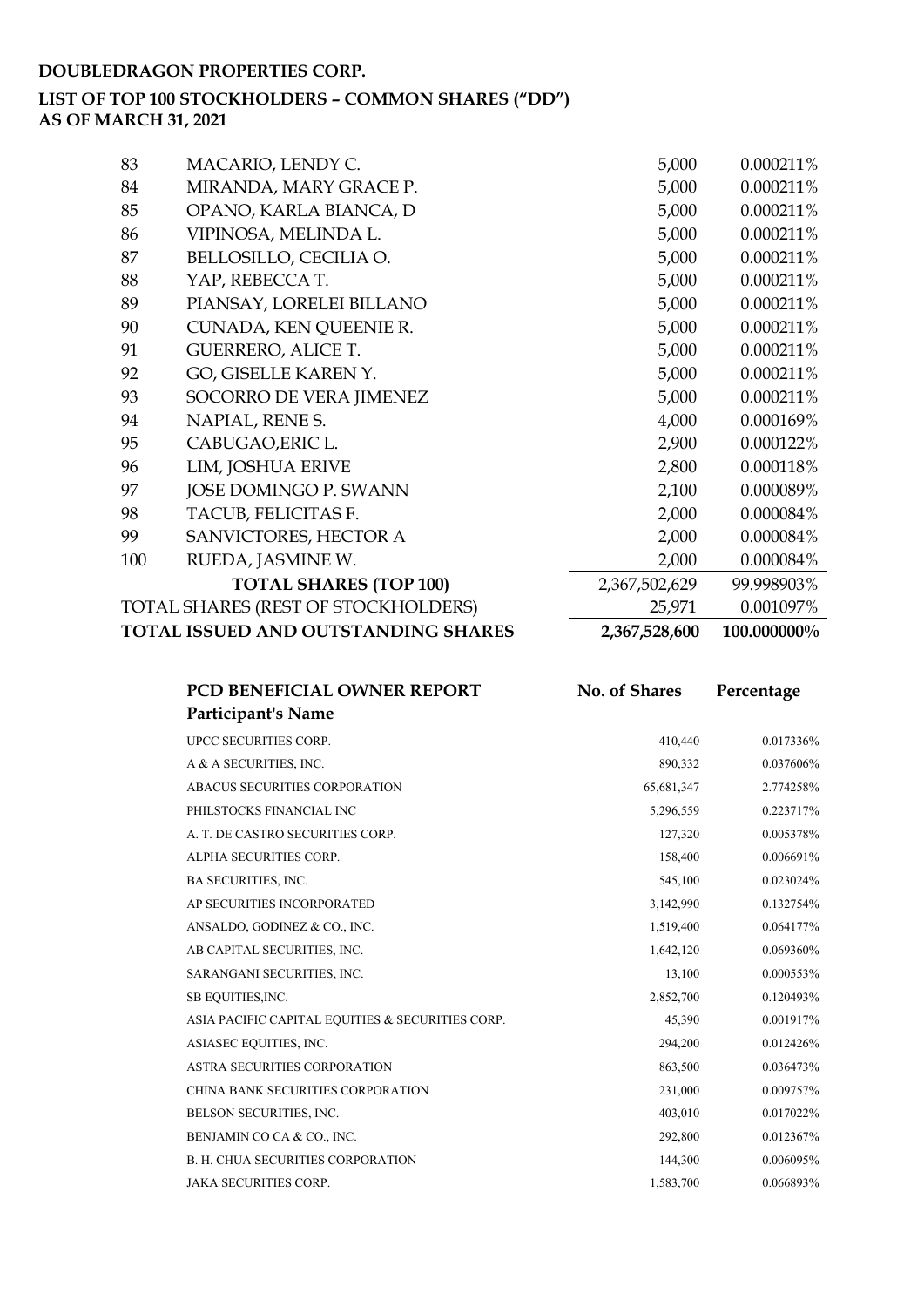## **DOUBLEDRAGON PROPERTIES CORP. LIST OF TOP 100 STOCKHOLDERS – COMMON SHARES ("DD") AS OF MARCH 31, 2021**

| <b>BPI SECURITIES CORPORATION</b>          | 20,381,471 | 0.860875%    |
|--------------------------------------------|------------|--------------|
| CAMPOS, LANUZA & COMPANY, INC.             | 145,250    | 0.006135%    |
| SINCERE SECURITIES CORPORATION             | 16,300     | 0.000688%    |
| CENTURY SECURITIES CORPORATION             | 145,000    | $0.006125\%$ |
| CTS GLOBAL EQUITY GROUP, INC.              | 272,200    | 0.011497%    |
| TRITON SECURITIES CORP.                    | 2,012,157  | 0.084990%    |
| IGC SECURITIES INC.                        | 217,700    | 0.009195%    |
| <b>CUALOPING SECURITIES CORPORATION</b>    | 37,500     | 0.001584%    |
| DBP-DAIWA CAPITAL MARKETS PHILPPINES, INC. | 75,000     | 0.003168%    |
| DAVID GO SECURITIES CORP.                  | 214,180    | 0.009047%    |
| DIVERSIFIED SECURITIES, INC.               | 190,530    | 0.008048%    |
| E. CHUA CHIACO SECURITIES, INC.            | 1,310,000  | 0.055332%    |
| EAST WEST CAPITAL CORPORATION              | 5,000      | 0.000211%    |
| EASTERN SECURITIES DEVELOPMENT CORPORATION | 1,991,110  | $0.084101\%$ |
| EQUITIWORLD SECURITIES, INC.               | 66,900     | 0.002826%    |
| EVERGREEN STOCK BROKERAGE & SEC., INC.     | 3,816,890  | 0.161218%    |
| FIRST ORIENT SECURITIES, INC.              | 147,480    | 0.006229%    |
| FIRST INTEGRATED CAPITAL SECURITIES, INC.  | 630,200    | 0.026618%    |
| F. YAP SECURITIES, INC.                    | 499,210    | 0.021086%    |
| AURORA SECURITIES, INC.                    | 49,000     | 0.002070%    |
| GLOBALINKS SECURITIES & STOCKS, INC.       | 1,290,560  | 0.054511%    |
| JSG SECURITIES, INC.                       | 374,000    | 0.015797%    |
| GOLDSTAR SECURITIES, INC.                  | 250,600    | 0.010585%    |
| GUILD SECURITIES, INC.                     | 171,420    | 0.007240%    |
| HDI SECURITIES, INC.                       | 466,200    | 0.019691%    |
| H. E. BENNETT SECURITIES, INC.             | 217,460    | 0.009185%    |
| I. B. GIMENEZ SECURITIES, INC.             | 28,180     | 0.001190%    |
| INVESTORS SECURITIES, INC,                 | 1,036,650  | 0.043786%    |
| IMPERIAL, DE GUZMAN, ABALOS & CO., INC.    | 195,300    | 0.008249%    |
| INTRA-INVEST SECURITIES, INC.              | 46,550     | 0.001966%    |
| J.M. BARCELON & CO., INC.                  | 15,100     | 0.000638%    |
| VALUE QUEST SECURITIES CORPORATION         | 38,000     | 0.001605%    |
| STRATEGIC EQUITIES CORP.                   | 64,300     | 0.002716%    |
| LARRGO SECURITIES CO., INC.                | 1,100      | 0.000046%    |
| LITONJUA SECURITIES, INC.                  | 20,000     | 0.000845%    |
| LOPEZ, LOCSIN, LEDESMA & CO., INC.         | 62,240     | 0.002629%    |
| LUCKY SECURITIES, INC.                     | 834,500    | 0.035248%    |
| LUYS SECURITIES COMPANY, INC.              | 72,240     | 0.003051%    |
| <b>MANDARIN SECURITIES CORPORATION</b>     | 309,600    | 0.013077%    |
| MARIAN SECURITIES, INC.                    | 100,000    | 0.004224%    |
| COL Financial Group, Inc.                  | 79,485,865 | 3.357335%    |
| DA MARKET SECURITIES, INC.                 | 8,234,850  | 0.347825%    |
| MERCANTILE SECURITIES CORP.                | 214,490    | 0.009060%    |
| MERIDIAN SECURITIES, INC.                  | 274,638    | 0.011600%    |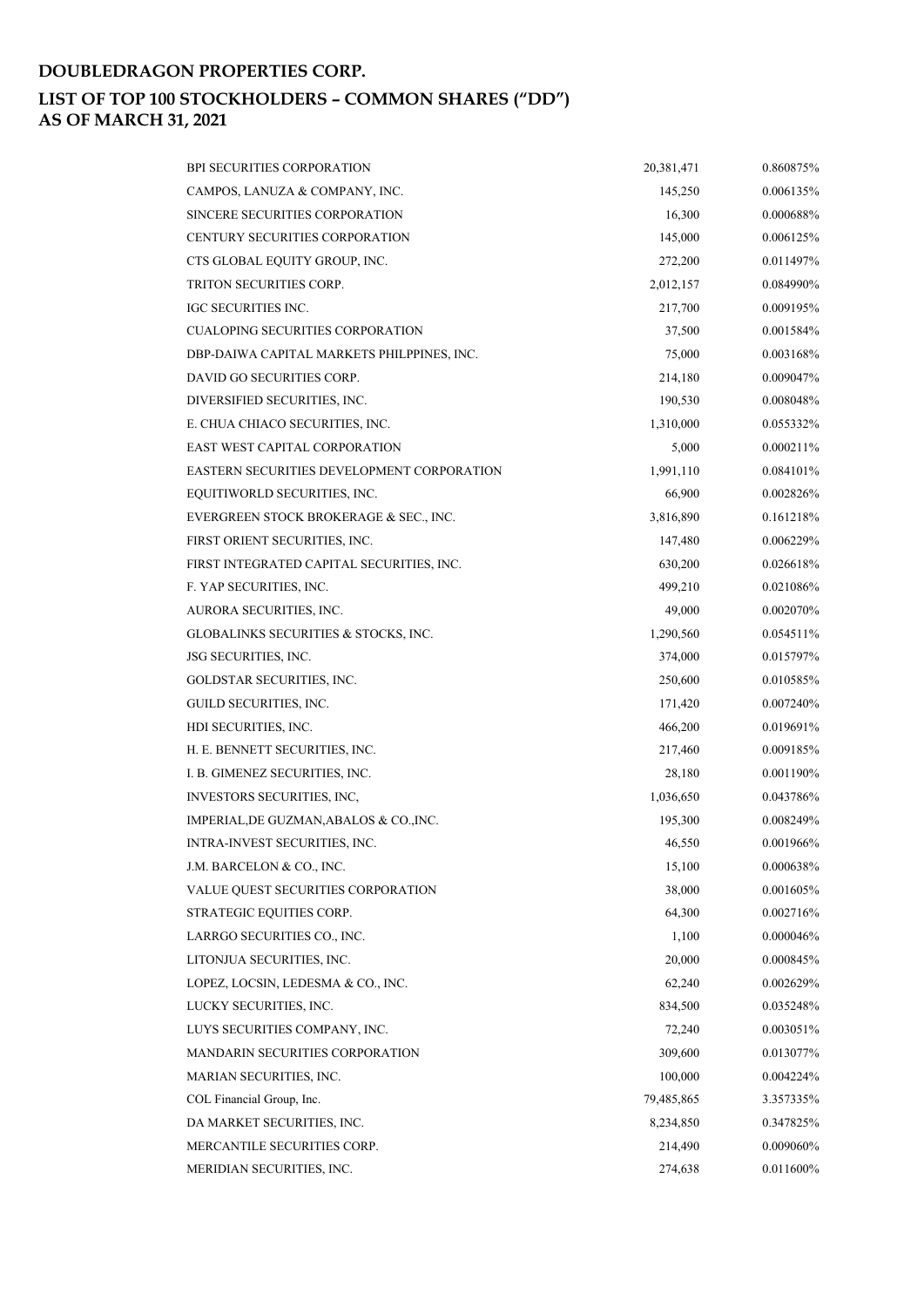### **DOUBLEDRAGON PROPERTIES CORP. LIST OF TOP 100 STOCKHOLDERS – COMMON SHARES ("DD") AS OF MARCH 31, 2021**

| MDR SECURITIES, INC.                              | 103,000     | 0.004351%    |
|---------------------------------------------------|-------------|--------------|
| REGIS PARTNERS, INC.                              | 61          | 0.000003%    |
| MOUNT PEAK SECURITIES, INC.                       | 16,470      | 0.000696%    |
| NEW WORLD SECURITIES CO., INC.                    | 306,050     | 0.012927%    |
| OPTIMUM SECURITIES CORPORATION                    | 384,410     | 0.016237%    |
| RCBC SECURITIES, INC.                             | 3,606,410   | 0.152328%    |
| PAN ASIA SECURITIES CORP.                         | 122,550     | 0.005176%    |
| PAPA SECURITIES CORPORATION                       | 1,551,890   | 0.065549%    |
| MAYBANK ATR KIM ENG SECURITIES, INC.              | 1,342,030   | 0.056685%    |
| PLATINUM SECURITIES, INC.                         | 94,400      | 0.003987%    |
| PNB SECURITIES, INC.                              | 990,300     | 0.041828%    |
| PREMIUM SECURITIES, INC.                          | 276,700     | 0.011687%    |
| <b>SALISBURY BKT SECURITIES CORPORATION</b>       | 123,500     | 0.005216%    |
| QUALITY INVESTMENTS & SECURITIES CORPORATION      | 1,442,660   | 0.060935%    |
| R & L INVESTMENTS, INC.                           | 7,300       | 0.000308%    |
| ALAKOR SECURITIES CORPORATION                     | 2,000       | $0.000084\%$ |
| R. COYIUTO SECURITIES, INC.                       | 739,350     | 0.031229%    |
| REGINA CAPITAL DEVELOPMENT CORPORATION            | 3,416,760   | 0.144318%    |
| R. NUBLA SECURITIES, INC.                         | 4,445,620   | 0.187775%    |
| AAA SOUTHEAST EQUITIES, INCORPORATED              | 1,012,600   | 0.042770%    |
| R. S. LIM & CO., INC.                             | 360,310     | 0.015219%    |
| RTG & COMPANY, INC.                               | 131,190     | 0.005541%    |
| S.J. ROXAS & CO., INC.                            | 96,400      | 0.004072%    |
| SECURITIES SPECIALISTS, INC.                      | 91,580      | 0.003868%    |
| FIDELITY SECURITIES, INC.                         | 25,000      | 0.001056%    |
| SUMMIT SECURITIES, INC.                           | 763,420     | 0.032245%    |
| STANDARD SECURITIES CORPORATION                   | 706,200     | 0.029829%    |
| SUPREME STOCKBROKERS, INC                         | 104,000     | 0.004393%    |
| TANSENGCO & CO., INC.                             | 213,700     | 0.009026%    |
| THE FIRST RESOURCES MANAGEMENT & SECURITIES CORP. | 677,360     | 0.028610%    |
| TOWER SECURITIES, INC.                            | 2,896,040   | 0.122323%    |
| APEX PHILIPPINES EQUITIES CORPORATION             | 105,070     | 0.004438%    |
| UCPB SECURITIES, INC.                             | 536,740     | 0.022671%    |
| VENTURE SECURITIES, INC.                          | 345,270     | $0.014584\%$ |
| VICSAL SECURITIES & STOCK BROKERAGE, INC.         | 400         | $0.000017\%$ |
| FIRST METRO SECURITIES BROKERAGE CORP.            | 25,398,485  | 1.072785%    |
| WEALTH SECURITIES, INC.                           | 1,503,091   | 0.063488%    |
| WESTLINK GLOBAL EQUITIES, INC.                    | 577,570     | 0.024395%    |
| BERNAD SECURITIES, INC.                           | 303,500     | 0.012819%    |
| WONG SECURITIES CORPORATION                       | 146,000     | 0.006167%    |
| YAO & ZIALCITA, INC.                              | 585,900     | 0.024747%    |
| YU & COMPANY, INC.                                | 1,443,650   | 0.060977%    |
| <b>BDO SECURITIES CORPORATION</b>                 | 239,575,636 | 10.119229%   |
| EAGLE EQUITIES, INC.                              | 330,460     | 0.013958%    |